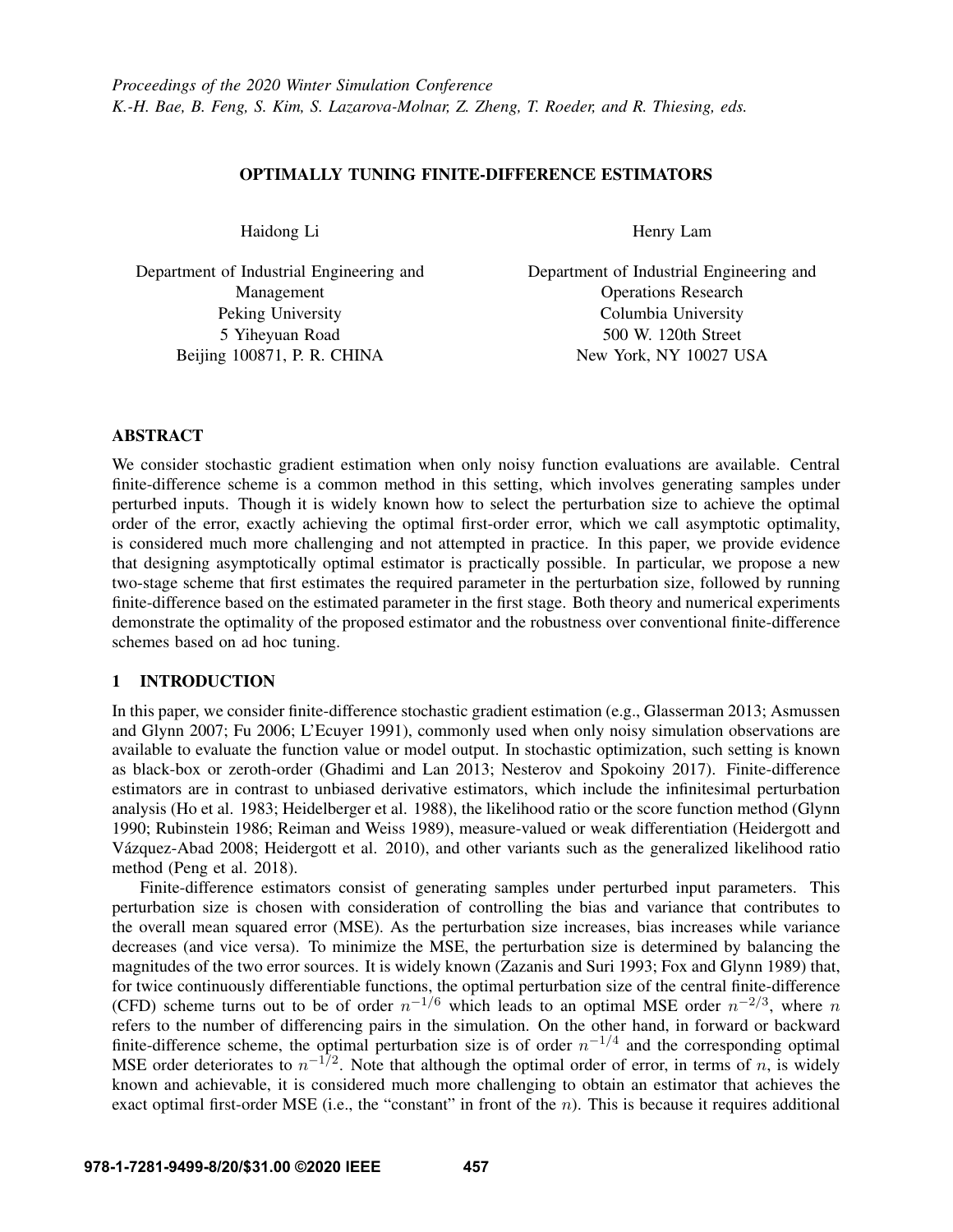model information such as higher-order derivatives and the noise variance, which are unknown a priori. Indeed, as far as we know, there have been no mainstream estimators that attempt to optimize the MSE at this level of accuracy.

In this paper, we provide some evidence that it is, in fact, practically possible to obtain finite-difference estimators that guarantee to exactly optimize the first-order MSE. We call such estimator *asymptotically optimal*. More precisely, we propose a new, conceptually simple, two-stage scheme to obtain such an estimator. This scheme first estimates the parameters required to tune the perturbation size that optimizes the first-order MSE (the "Estimation" phase). Then, at the second stage, we use the estimated parameters to obtain a nearly optimal perturbation size (the "Minimization" phase) and run standard finite-difference (we will focus on CFD due to its superiority over other variants, though our framework can be readily generalized). The key reason for the implementability of this approach is that the parameter estimation that allows a nearly optimal CFD only requires a loose accuracy, so that few samples need to be allocated to the Estimation phase. We materialize the above intuition and show that this two-stage scheme, which we call Estimation-Minimization Central Finite-Difference (EM-CFD), is nearly asymptotically optimal (where "nearly" means that asymptotic optimality can be achieved when the allocation to the Estimation phase is relatively negligible). Compared to conventional CFD using the right order of perturbation size, but with the underlying constant chosen in an ad hoc fashion, our estimator is more robust as it performs consistently close to an "oracle" CFD that assumes knowledge of unknown model parameters. We support our theory with empirical results.

The rest of the paper is organized as follows. In Section [2,](#page-1-0) we introduce the setting of CFD and the challenge in achieving asymptotic optimality. Section [3](#page-2-0) proposes a two-stage scheme to optimize the performance of CFD. Sections [4](#page-2-1) and [5](#page-5-0) discuss the asymptotic properties of parameter estimation and the overall MSE, respectively. Section [6](#page-7-0) presents numerical results, and Section [7](#page-9-0) concludes the paper and outlines future directions.

# <span id="page-1-0"></span>2 SETTING AND MOTIVATION

In this paper, we focus our discussions on the single-dimensional case. Let  $f(\cdot) : \mathbb{R} \to \mathbb{R}$  be a performance measure of interest, where we have access to an unbiased estimate  $\hat{f}(x)$  for any chosen  $x \in \mathbb{R}$ . In other words,  $\hat{f}(\cdot)$  is a family of random variables indexed by x such that  $\mathbb{E}[\hat{f}(x)] = f(x)$  and  $Var(\hat{f}(x)) = \sigma^2(x)$ for any  $x \in \mathbb{R}$ . Suppose we do not apply common random numbers (CRNs) in generating  $\hat{f}(x)$ , and thus  $\hat{f}(x)$ 's are assumed to be independent across different points x. We would like to estimate the first-order derivative  $f^{(1)}(x_0)$  where  $x_0 \in \mathbb{R}$  is the point of interest.

In estimating  $f^{(1)}(x_0)$ , the CFD scheme elicits the output

$$
Y(\delta) = \frac{\hat{f}(x_0 + \delta) - \hat{f}(x_0 - \delta)}{2\delta},
$$

where  $\delta > 0$  is the perturbation size. Suppose that  $f(x)$  is thrice continuously differentiable with non-zero third-order derivative  $f^{(3)}(x_0)$ , we have as  $\delta \to 0$ 

$$
Y(\delta) = f^{(1)}(x_0) + (B\delta^2 + o(\delta^2)) + \frac{\epsilon(\delta)}{\delta},
$$

where  $B = f^{(3)}(x_0)/6$  and  $\epsilon(\delta) \in \mathbb{R}$  is a random variable such that  $\mathbb{E}[\epsilon(\delta)] = 0$  and  $Var(\epsilon(\delta)) = \eta^2(\delta)$ . Suppose we do not apply common random numbers (CRNs) in generating  $\hat{f}(x_0 + \delta)$  and  $\hat{f}(x_0 - \delta)$ , and that  $Var(\hat{f}(x_0 \pm \delta)) \to Var(\hat{f}(x_0))$  as  $\delta \to 0$ . Then  $\eta^2(\delta) \to \sigma^2(x_0)/2$  as  $\delta \to 0$ . Given the capability to output independent runs of  $Y_i(\delta)$ ,  $i = 1, \ldots, n$ , the CFD scheme obtains an estimate of  $f^{(1)}(x_0)$  by taking the sample average, i.e.,  $\hat{\theta} = (1/n) \sum_{i=1}^{n} Y_i(\delta)$ .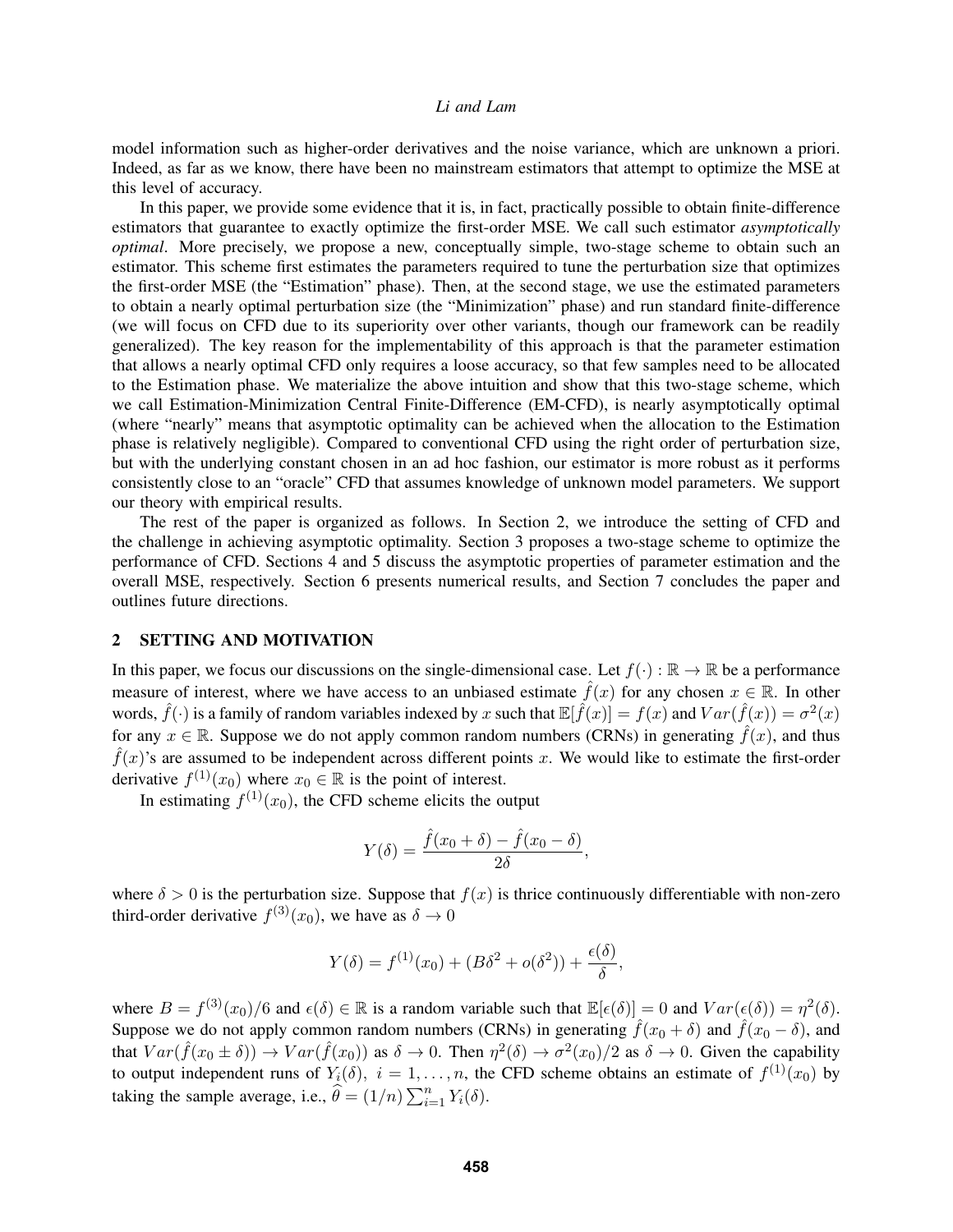The MSE of  $\widehat{\theta}$  can be expressed as

$$
\begin{array}{rcl}\n\text{MSE} & = & \mathbb{E}[(\widehat{\theta} - f^{(1)}(x_0))^2] \\
& = & \left( \mathbb{E}[\widehat{\theta} - f^{(1)}(x_0)] \right)^2 + Var(\widehat{\theta} - f^{(1)}(x_0)) \\
& = & \left( B + o(1) \right)^2 \delta^4 + \left( \sigma^2(x_0)/2 + o(1) \right) / (n \delta^2),\n\end{array}
$$

where  $o(1)$  means a term that goes to zero as  $\delta$  goes to zero. Consider choosing the optimal  $\delta$ , in relation to  $n$ , in order to minimize the MSE. First, it is well-known and easy to see that, in order to obtain the optimal order of the MSE, one should balance the squared bias term  $B^2 \delta^4$  and the variance term  $(\sigma^2(x_0)/2)/(n\delta^2)$ to the same order in terms of *n*. This amounts to setting  $\delta$  to be order  $n^{-1/6}$  (since otherwise by perturbing the order of  $\delta$  either one of the two terms would increase), which leads to an optimal MSE order  $n^{-2/3}$ .

Next, to get the optimal  $\delta$  more precisely, note that the MSE depends on the priori unknown parameters B and  $\sigma^2(x_0)$ . Note that by Holder's inequality

$$
B^2 \delta^4 + (\sigma^2(x_0)/2) / (n\delta^2) \ge 3 (B^2 \sigma^4(x_0)/(16n^2))^{1/3}
$$

and equality holds if  $\delta = (\sigma^2(x_0)/(4nB^2))^{1/6}$ . That is, the MSE with an exactly optimal first-order term is

<span id="page-2-2"></span>
$$
MSE_{opt} = 3\left(B^2 \sigma^4(x_0)/(16n^2)\right)^{1/3} (1+o(1))
$$
 (1)

with the dominating order  $n^{-2/3}$  and the frontal constant  $3(B^2\sigma^4(x_0)/16)^{1/3}$ . We call a scheme *asymptotically optimal* if it achieves [\(1\)](#page-2-2).

Thus, though it is easy to find the optimal order of  $\delta$  by setting  $\delta = \alpha n^{-1/6}$  for some  $\alpha > 0$  as in the conventional CFD scheme, exactly achieving the optimal first-order MSE, or asymptotic optimality, requires  $\alpha = (\sigma^2(x_0)/(4B^2))^{1/6}$  and hence knowing the model information B and  $\sigma^2(x_0)$ . In the literature, extracting this information is often viewed as challenging, in the sense that doing so is not easier than estimating the gradient directly. Our main contribution is to propose a scheme that extracts and utilizes this information efficiently. Our key insight is that, in order to tune  $\alpha$  close to optimal, it suffices to obtain only moderately accurate estimates of B and  $\sigma^2(x_0)$ . Thus, one do not need to devote too much computational effort into this task, in order to achieve [\(1\)](#page-2-2). This makes our procedure readily implementable.

## <span id="page-2-0"></span>3 OVERVIEW OF THE TWO-STAGE PROCEDURE

We propose a new two-stage scheme, which we call Estimation-Minimization Central Finite-Difference (EM-CFD), to obtain an asymptotically optimal estimator. The first stage is the Estimation stage (E-stage). At the E-stage, we allocate  $n_1 = |\lambda n|$ ,  $0 < \lambda < 1$  samples, each with a possibly different perturbation size, to estimate B and  $\sigma^2(x_0)$ . The detailed estimation method will be discussed in Section [4.](#page-2-1) The second stage is the Minimization stage (M-stage). Here, we plug the estimated parameters  $\hat{B}$  and  $\hat{\sigma}^2(x_0)$  into the optimal perturbation size  $\delta = (\sigma^2(x_0)/(4nB^2))^{1/6}$ . Then allocate  $n_2 = [(1 - \lambda)n]$  samples and run standard CFD to estimate  $f^{(1)}(x_0)$ . The full implementation of EM-CFD is shown in Algorithm 1.

#### <span id="page-2-1"></span>4 ESTIMATING MODEL PARAMETERS

We present in detail the E-stage, namely on the estimation of B and  $\sigma^2(x_0)$ . We use linear regression. Since B is related to the third order derivative of  $f(x)$ , we take the Taylor expansion of  $f(x)$  to justify the estimation accuracy of B. Suppose that  $f(x)$  is five-times continuously differentiable with non-zero finite  $f^{(5)}(x_0)$  (the non-zero assumption can be dropped, but we put this to streamline our results), we have as  $\delta \to 0$ 

$$
\hat{f}(x_0 + \delta) - \hat{f}(x_0 - \delta) = f^{(1)}(x_0)2\delta + B2\delta^3 + (D2\delta^5 + o(\delta^5)) + \epsilon(\delta)
$$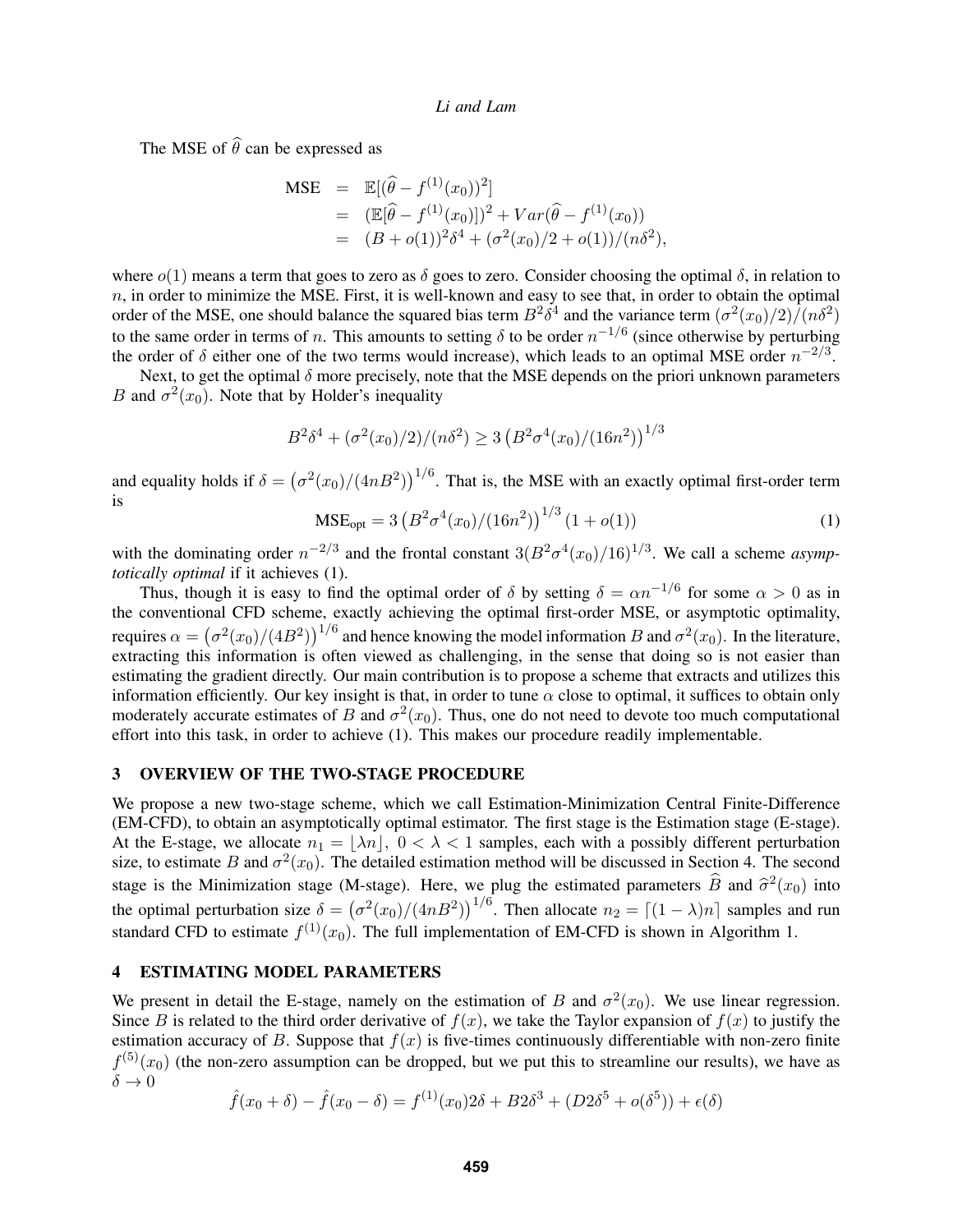*Li and Lam*

Algorithm 1: Estimation-Minimization Central Finite-Difference

The total number of samples is n, the allocation ratio for the E-stage is  $\lambda > 0$ ; **E-stage**: Allocate  $n_1 = \lfloor \lambda n \rfloor$  samples whose perturbation sizes  $\delta_i$ ,  $i = 1, \ldots, n_1$ , are i.i.d. generated from a distribution P. Then estimate B and  $\sigma^2(x_0)$  by  $\widehat{B}$  and  $\widehat{\sigma}^2(x_0)$ .

**M-stage**: Allocate  $n_2 = \lfloor (1 - \lambda)n \rfloor$  samples with perturbation size  $\delta = (\hat{\sigma}^2(x_0)/(4n_2\hat{B}^2))^{1/6}$ . Then estimate  $f^{(1)}(x_0)$  by

$$
\widehat{\theta}_{EM} = \frac{1}{n_2} \sum_{i=1}^{n_2} \frac{\widehat{f}_i(x_0 + \delta) - \widehat{f}_i(x_0 - \delta)}{2\delta}.
$$

**return** the gradient estimate  $\widehat{\theta}_{EM}$ .

where  $B = f^{(3)}(x_0)/6$ ,  $D = f^{(5)}(x_0)/120$ , and  $\epsilon(\delta) \in \mathbb{R}$  is a random variable such that  $\mathbb{E}[\epsilon(\delta)] = 0$  and  $Var(\epsilon(\delta)) \to 2\sigma^2(x_0)$  as  $\delta \to 0$ . Let

$$
\mathbf{y} = \left[\hat{f}(x_0 + \delta_1) - \hat{f}(x_0 - \delta_1), \dots, \hat{f}(x_0 + \delta_{n_1}) - \hat{f}(x_0 - \delta_{n_1})\right]',
$$

$$
\mathbf{X} = \begin{bmatrix} 2\delta_1 & \cdots & 2\delta_{n_1} \\ 2\delta_1^3 & \cdots & 2\delta_{n_1}^3 \end{bmatrix}',
$$

$$
\boldsymbol{\beta} = \left[f^{(1)}(x_0), B\right]',
$$

$$
\boldsymbol{\mathcal{E}} = \left[D2\delta_1^5 + \epsilon(\delta_1), \dots, D2\delta_{n_1}^5 + \epsilon(\delta_{n_1})\right]',
$$

where  $\delta_1, \ldots, \delta_{n_1}$  are the perturbation sizes of samples at the E-stage. Then,  $y = X\beta + \mathcal{E}$ , and we can estimate  $\beta$  given by  $\widehat{\beta} = (X'X)^{-1}X'y$ . Specifically, we have

<span id="page-3-0"></span>
$$
\widehat{B} = \frac{\sum_{i=1}^{n_1} \delta_i^2 \sum_{i=1}^{n_1} \delta_i^3 y_i - \sum_{i=1}^{n_1} \delta_i^4 \sum_{i=1}^{n_1} \delta_i y_i}{2(\sum_{i=1}^{n_1} \delta_i^2 \sum_{i=1}^{n_1} \delta_i^6 - (\sum_{i=1}^{n_1} \delta_i^4)^2)}
$$
(2)

where  $y_i$  represents the *i*-th component in  $y$ .

Correspondingly, we have

$$
\widehat{B} - B = \frac{\sum_{i=1}^{n_1} \delta_i^2 \sum_{i=1}^{n_1} \delta_i^3 \mathcal{E}_i - \sum_{i=1}^{n_1} \delta_i^4 \sum_{i=1}^{n_1} \delta_i \mathcal{E}_i}{2(\sum_{i=1}^{n_1} \delta_i^2 \sum_{i=1}^{n_1} \delta_i^6 - (\sum_{i=1}^{n_1} \delta_i^4)^2)}.
$$

Without loss of generality, suppose  $\delta_i$  is i.i.d. generated from a distribution with  $\mathbb{E}[\delta_0] = 0$  and  $Var[\delta_0] = \Sigma_0$ , and  $\Sigma_0 \to 0$  as  $n_1 \to +\infty$ . Additionally, any order moment of  $\delta_i$  is assumed to be finite, which allows us to apply the Central Limit Theorem. Then we have

$$
\mathcal{N}(\begin{bmatrix} 0\\ 0\\ 0\\ 0\\ 0 \end{bmatrix}, \begin{bmatrix} 4D^2Cov(\delta_0^6, \delta_0^6) + 2\sigma^2(x_0)\mathbb{E}[\delta_0^2]\\ 4D^2Cov(\delta_0^8, \delta_0^6) + 2\sigma^2(x_0)\mathbb{E}[\delta_0^2]\\ 2DCov(\delta_0^2, \delta_0^6)\\ 2DCov(\delta_0^2, \delta_0^6) \end{bmatrix} \begin{bmatrix} 4D^2Cov(\delta_0^6, \delta_0^6) + 2\sigma^2(x_0)\mathbb{E}[\delta_0^2]\\ 2D\mathbb{E}[\delta_0^2]\\ 4D^2Cov(\delta_0^8, \delta_0^6) + 2\sigma^2(x_0)\mathbb{E}[\delta_0^2]\\ 4D^2Cov(\delta_0^8, \delta_0^6) + 2\sigma^2(x_0)\mathbb{E}[\delta_0^4] & 4D^2Cov(\delta_0^8, \delta_0^8) + 2\sigma^2(x_0)\mathbb{E}[\delta_0^6]\\ 4D^2Cov(\delta_0^8, \delta_0^6) + 2\sigma^2(x_0)\mathbb{E}[\delta_0^4] & 4D^2Cov(\delta_0^8, \delta_0^8) + 2\sigma^2(x_0)\mathbb{E}[\delta_0^6] & 2DCov(\delta_0^8, \delta_0^2) & 2DCov(\delta_0^8, \delta_0^4) & 2DCov(\delta_0^8, \delta_0^6)\\ 2DCov(\delta_0^2, \delta_0^6) & 2DCov(\delta_0^2, \delta_0^8) & 2DCov(\delta_0^2, \delta_0^8) & Cov(\delta_0^2, \delta_0^4) & Cov(\delta_0^2, \delta_0^6)\\ 2DCov(\delta_0^6, \delta_0^6) & 2DCov(\delta_0^6, \delta_0^8) & Cov(\delta_0^6, \delta_0^2) & Cov(\delta_0^6, \delta_0^4) & Cov(\delta_0^6, \delta_0^6)\\ 2DCov(\delta_0^6, \delta_0^6) & 2DCov(\delta_0^6, \delta_0^8) & Cov(\delta_0^6, \delta_0^2) & Cov(\delta_0^6, \delta_0^4
$$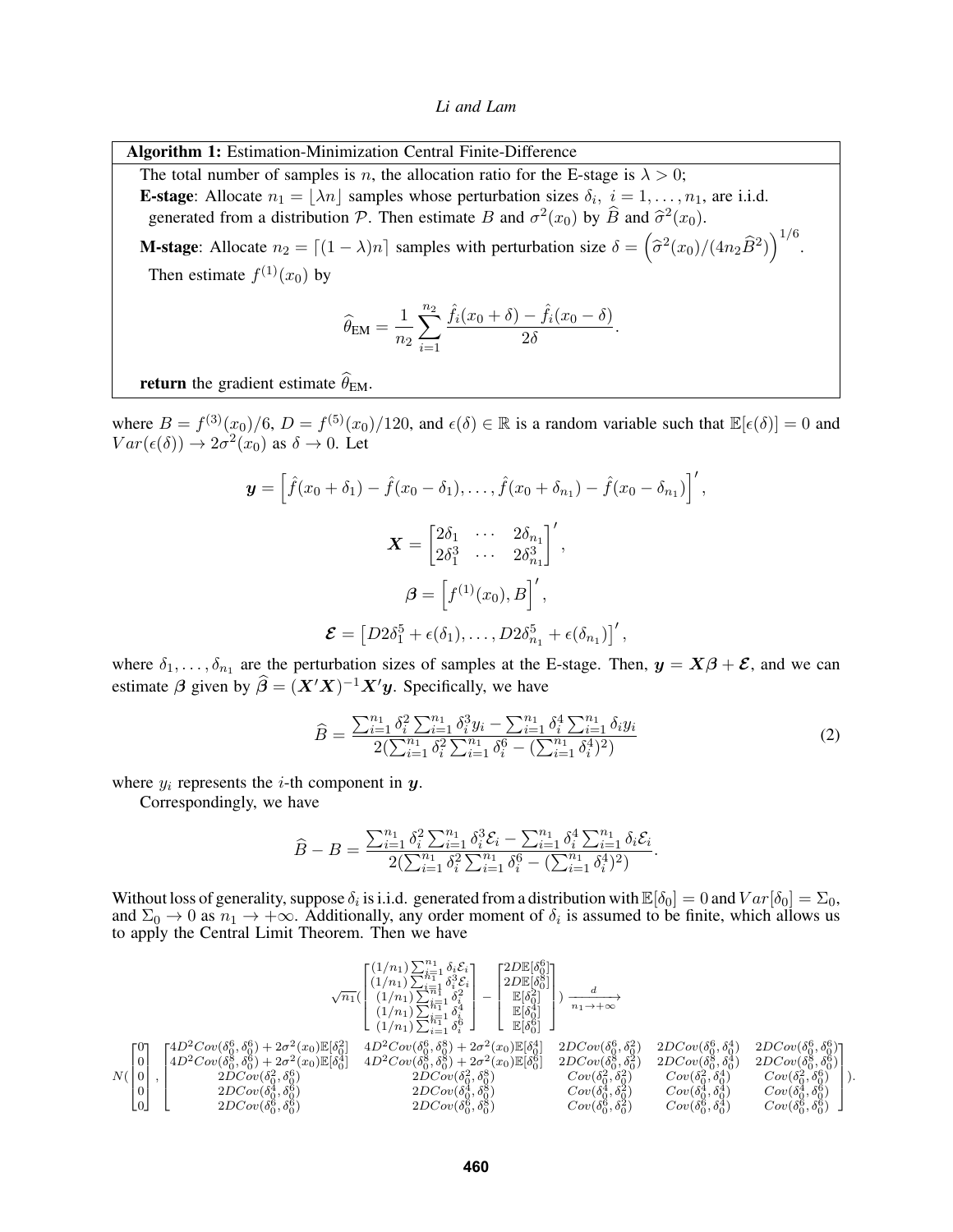With the multivariate delta method, we obtain

$$
\sqrt{n_1} \left( (\widehat{B} - B) - \frac{D(\mathbb{E}[\delta_0^2] \mathbb{E}[\delta_0^8] - \mathbb{E}[\delta_0^4] \mathbb{E}[\delta_0^6])}{\mathbb{E}[\delta_0^2] \mathbb{E}[\delta_0^6] - \mathbb{E}[\delta_0^4] \mathbb{E}[\delta_0^4]} \right) \xrightarrow[n_1 \to +\infty]{} N(0, \frac{\sigma^2(x_0) \mathbb{E}[\delta_0^2]}{2(\mathbb{E}[\delta_0^2] \mathbb{E}[\delta_0^6] - \mathbb{E}[\delta_0^4] \mathbb{E}[\delta_0^4])})
$$

where we use  $\Sigma_0 \rightarrow 0$  to argue the negligibility of higher-order terms.

The following theorem gives the expression for the MSE of B when using  $\delta_i$  that is randomly drawn from a normal distribution in an i.i.d. fashion. It shows that the MSE vanishes to zero as  $n_1 \to +\infty$ . In other words, the estimate  $\widehat{B}$  is consistent.

<span id="page-4-1"></span>**Theorem 1** Suppose  $f(\cdot)$  is five-times continuously differentiable, and  $\hat{f}(\cdot)$  has a finite second moment at any point with  $Var(\hat{f}(x_0 \pm \delta)) \to Var(\hat{f}(x_0))$  as  $\delta \to 0$ . If we randomly draw  $\delta_1, \ldots, \delta_{n_1}$  from  $N(0, \Sigma_0)$ , and consider  $\widehat{B}$  in [\(2\)](#page-3-0), we have

$$
\mathbb{E}[(\widehat{B}-B)^2] = \left[ (10D\Sigma_0)^2 + \frac{\sigma^2(x_0)}{12n_1\Sigma_0^3} \right] (1+o(1)),
$$

where  $o(1)$  means a term that goes to zero as  $n_1 \to +\infty$ . Moreover, for any  $\Sigma_0 = \Theta(n_1^k)$ ,  $-1/3 < k < 0$ ,

$$
\lim_{n_1 \to +\infty} \mathbb{E}[(\widehat{B} - B)^2] = 0.
$$

*Proof.* For  $\delta_i \sim N(0, \Sigma_0)$ ,  $i = 1, \ldots, n_1$ ,

$$
\mathbb{E}[(\hat{B} - B)^2] = \left(\frac{D(1 + o(1))(\mathbb{E}[\delta_0^2] \mathbb{E}[\delta_0^8] - \mathbb{E}[\delta_0^4] \mathbb{E}[\delta_0^6])}{\mathbb{E}[\delta_0^2] \mathbb{E}[\delta_0^6] - \mathbb{E}[\delta_0^4] \mathbb{E}[\delta_0^4]}{\right)^2} + \frac{\sigma^2(x_0)(1 + o(1))\mathbb{E}[\delta_0^2]}{2n_1(\mathbb{E}[\delta_0^2] \mathbb{E}[\delta_0^6] - \mathbb{E}[\delta_0^4] \mathbb{E}[\delta_0^4])}
$$
  
= 
$$
\left[(10D\Sigma_0)^2 + \frac{\sigma^2(x_0)}{12n_1\Sigma_0^3}\right](1 + o(1)).
$$

When  $\Sigma_0 = \Theta(n_1^k)$ ,  $-1/3 < k < 0$ , we have  $\lim_{n_1 \to +\infty} (10D\Sigma_0)^2 = 0$  and  $\lim_{n_1 \to +\infty} \frac{\sigma^2(x_0)}{12n_1\Sigma_0^2}$  $= 0$ . Therefore,  $12n_1\Sigma_0^3$  $\lim_{n_1 \to +\infty} \mathbb{E}[(\widehat{B} - B)^2] = 0.$  $\Box$ 

Note that we can generalize the above to non-normal mean-zero  $\delta_i$ , though normal distribution is a natural choice. Moreover, we can show further that choosing  $\Sigma_0 = \Theta(n_1^{-1/5})$  $\binom{-1}{1}$  leads to an optimal order  $n_1^{-2/5}$  $\int_1^{-2/5}$  of  $\mathbb{E}[(\widehat{B}-B)^2]$ . Therefore, at the E-stage, we randomly take perturbation size  $\delta_i = \alpha_i n_1^{-1/10}$  where  $\alpha_i$  is i.i.d. generated from a fixed normal distribution.

As for  $\sigma^2(x_0)$ , we use the sample variance of outputs  $(\hat{f}(x_0 + \delta_i) - \hat{f}(x_0 - \delta_i))$  to estimate it, i.e.,

<span id="page-4-0"></span>
$$
\widehat{\sigma}^2(x_0) = \frac{1}{2} \frac{\|\mathbf{y} - \bar{y}\mathbb{1}_{n_1 \times 1}\|_2^2}{n_1 - 1}
$$
\n(3)

where  $\bar{y} = \sum_{i=1}^{n_1} y_i/n_1$  and  $\mathbb{1}_{n_1 \times 1}$  is a column vector with all elements equal to one. The following theorem provides the consistency of  $\hat{\sigma}^2(x_0)$ . This holds as long as  $\Sigma_0 \to 0$  as  $n_1 \to \infty$ , and is not limited to the case that  $\delta_i = \alpha_i n_1^{-1/10}$  $\frac{-1}{1}$ .

<span id="page-4-2"></span>**Theorem 2** Suppose  $\hat{f}(\cdot)$  has a finite second moment at any point with  $Var(\hat{f}(x_0 \pm \delta)) \to Var(\hat{f}(x_0))$ as  $\delta \to 0$ . Suppose we randomly draw  $\delta_1, \ldots, \delta_{n_1}$  from  $N(0, \Sigma_0)$ , with  $\Sigma_0 \to 0$  as  $n_1 \to \infty$ . Consider  $\hat{\sigma}^2(x_0)$  in [\(3\)](#page-4-0). We have

$$
\lim_{n_1 \to +\infty} \widehat{\sigma}^2(x_0) = \sigma^2(x_0), \ a.s.
$$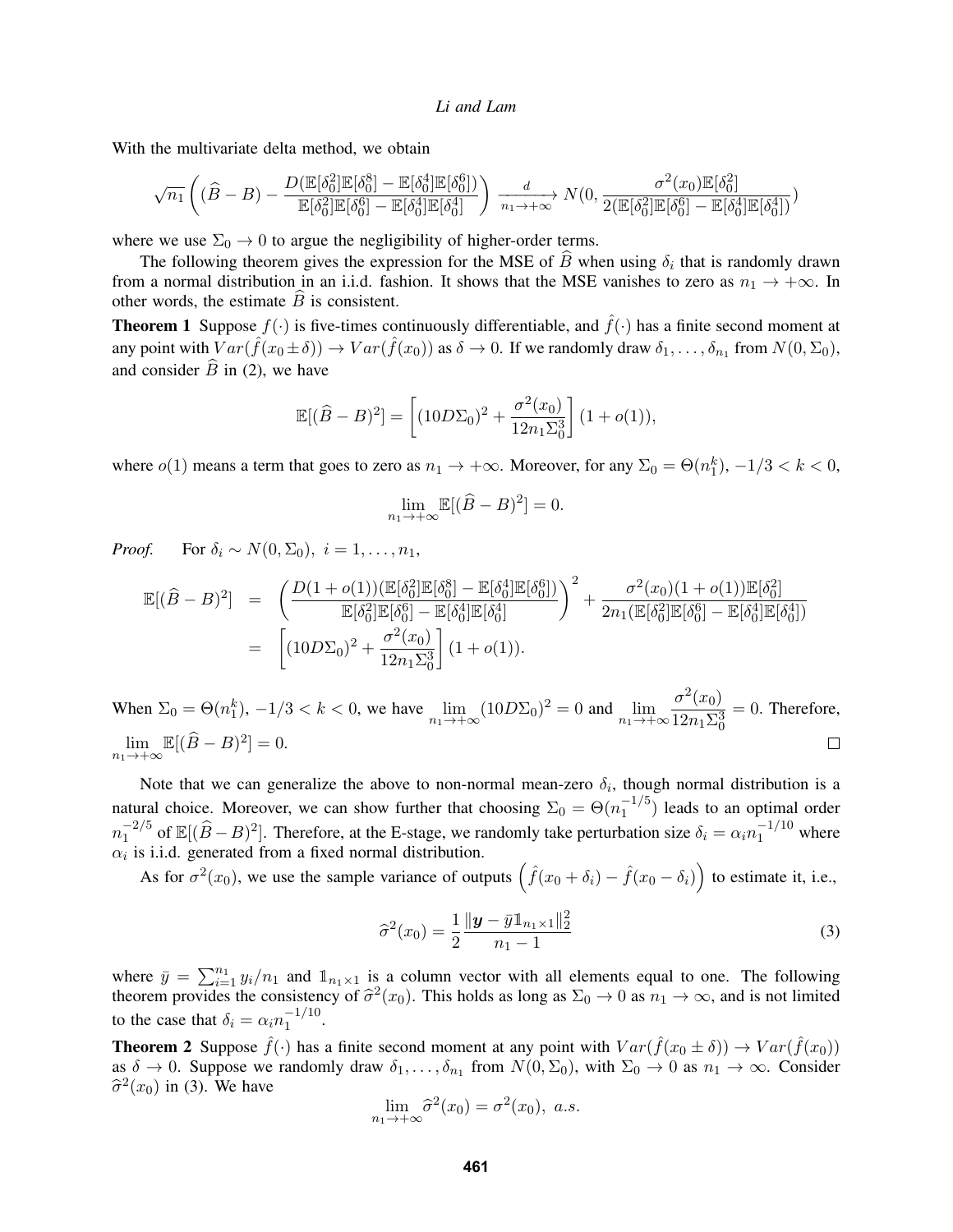*Proof.* This follows quite immediately from the consistency of sample variance. To give more details, since  $\Sigma_0 \to 0$  as  $n_1 \to +\infty$ , we have  $\lim_{n_1 \to +\infty} \delta_i = 0$ , a.s. for any i. For each  $n_1 \in \mathbb{N}^+$ ,

$$
\widehat{\sigma}^2(x_0) = \frac{n_1}{2(n_1-1)} \left( \frac{1}{n_1} \sum_{i=1}^{n_1} y_i^2 - \left( \frac{1}{n_1} \sum_{i=1}^{n_1} y_i \right)^2 \right).
$$

Combining  $\lim_{n_1 \to +\infty} \delta_i = 0$ , *a.s.* and the strong Law of Large Numbers, we have

$$
\lim_{n_1 \to +\infty} \frac{1}{n_1} \sum_{i=1}^{n_1} y_i^2 = \mathbb{E}[\epsilon^2(0)], \ a.s.
$$

and

$$
\lim_{n_1 \to +\infty} \frac{1}{n_1} \sum_{i=1}^{n_1} y_i = \mathbb{E}[\epsilon(0)], \ a.s.
$$

Therefore,

$$
\lim_{n_1 \to +\infty} \widehat{\sigma}^2(x_0) = \frac{1}{2} \left( \mathbb{E}[\epsilon^2(0)] - (\mathbb{E}[\epsilon(0)])^2 \right) = \frac{1}{2} Var(\epsilon(0)) = \sigma^2(x_0), \ a.s.
$$

<span id="page-5-1"></span>

## <span id="page-5-0"></span>5 OPTIMIZING FINITE-DIFFERENCE PERFORMANCE

At the E-stage, we estimate unknown model parameters B and  $\sigma^2(x_0)$  by [\(2\)](#page-3-0) and [\(3\)](#page-4-0). Then, at the M-stage, we use these parameter estimates to obtain a nearly optimal perturbation size and estimate  $f^{(1)}(x_0)$  by standard CFD. The error in parameter estimation will propagate to the MSE of CFD. The following theorem provides the expression for the MSE of the resulting gradient estimator from EM-CFD. It also shows that this MSE closely matches the optimal in the first order, in turn implying that EM-CFD is nearly asymptotically optimal, when the allocation assigned to the E-stage is relatively small.

**Theorem 3** Suppose  $f(\cdot)$  is five-times continuously differentiable, and  $\hat{f}(\cdot)$  has a finite second moment at any point with  $Var(\hat{f}(x_0 \pm \delta)) \to Var(\hat{f}(x_0))$  as  $\delta \to 0$ . Suppose we randomly draw  $\delta_1, \ldots, \delta_{n_1}$  from  $N(0, \Sigma_0)$ , with  $\Sigma_0 = \Theta(n_1^k)$ ,  $-1/3 < k < 0$ . Consider EM-CFD in Algorithm 1. The MSE of  $\widehat{\theta}_{EM}$  is

$$
\begin{split}\n\text{MSE}_{\text{EM}} &= \mathbb{E}[(\hat{\theta}_{\text{EM}} - f^{(1)}(x_0))^2] \\
&= \left( \left( \mathbb{E} \left[ B \left( \hat{\sigma}^2(x_0) / (4 \hat{B}^2) \right)^{1/3} n_2^{-1/3} \right] \right)^2 + \mathbb{E} \left[ \frac{\sigma^2(x_0)}{2n_2^{2/3} \left( \hat{\sigma}^2(x_0) / (4 \hat{B}^2) \right)^{1/3}} \right] \\
&\quad + \text{Var} \left( B \left( \hat{\sigma}^2(x_0) / (4 \hat{B}^2) \right)^{1/3} n_2^{-1/3} \right) \right) (1 + o(1)),\n\end{split}
$$

which is a function of B and  $\sigma^2(x_0)$ . Moreover,

$$
\lim_{\lambda \to 0} \lim_{n \to +\infty} n^{2/3} \left| \text{MSE}_{\text{EM}} - \text{MSE}_{\text{opt}} \right| = 0,\tag{4}
$$

where  $MSE_{opt}$  is defined in [\(1\)](#page-2-2).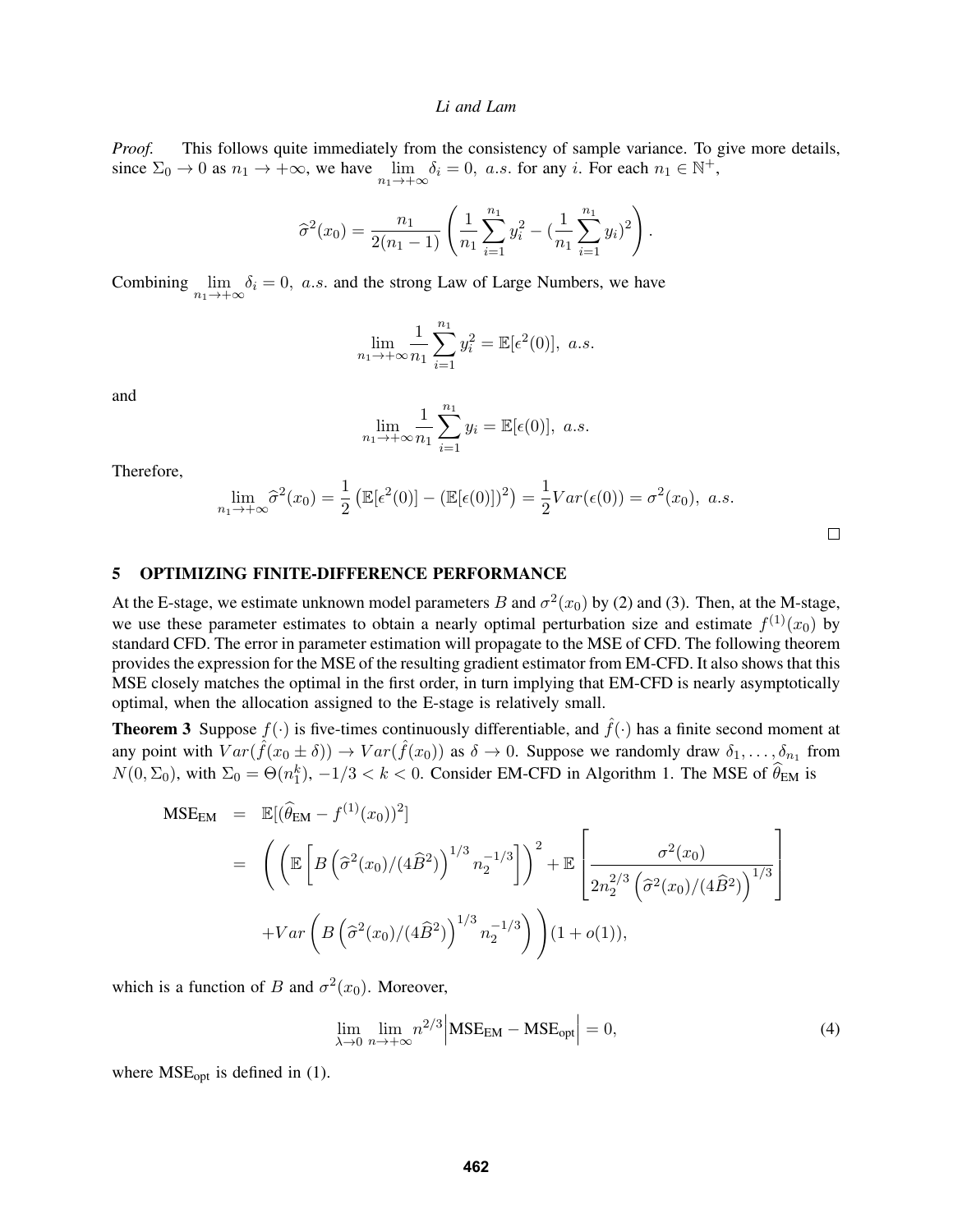*Proof.* The M-stage uses the standard CFD scheme, and thus conditional on any given  $\delta$  we have

$$
\sqrt{n_2} \left( \widehat{\theta}_{EM} - (f^{(1)}(x_0) + B\delta^2) \right) \xrightarrow[n_2 \to +\infty]{d} N\left( 0, \frac{\sigma^2(x_0)}{2\delta^2} \right).
$$

We use  $\delta = (\hat{\sigma}^2(x_0)/(4\hat{B}^2))^{1/6} n_2^{-1/6}$  where both  $\hat{B}$  and  $\hat{\sigma}^2(x_0)$  are random variables estimated from the E-stage. Therefore, for the overall EM-CFD scheme, we have

$$
\mathbb{E}[\widehat{\theta}_{EM}] = \mathbb{E}\left[\mathbb{E}[\widehat{\theta}_{EM}|\widehat{B}, \widehat{\sigma}^2(x_0)]\right] = f^{(1)}(x_0) + \mathbb{E}\left[B\left(\widehat{\sigma}^2(x_0)/(4\widehat{B}^2)\right)^{1/3}n_2^{-1/3} + o(\delta^2)\right]
$$

and

$$
Var(\widehat{\theta}_{EM})
$$
\n
$$
= \mathbb{E}\left[Var(\widehat{\theta}_{EM}|\widehat{B},\widehat{\sigma}^{2}(x_{0}))\right] + Var\left(\mathbb{E}[\widehat{\theta}_{EM}|\widehat{B},\widehat{\sigma}^{2}(x_{0})]\right)
$$
\n
$$
= \mathbb{E}\left[\frac{\sigma^{2}(x_{0})}{2n_{2}^{2/3}\left(\widehat{\sigma}^{2}(x_{0})/(4\widehat{B}^{2})\right)^{1/3}} + o(\delta^{4})\right] + Var\left(B\left(\widehat{\sigma}^{2}(x_{0})/(4\widehat{B}^{2})\right)^{1/3}n_{2}^{-1/3} + o(\delta^{2})\right).
$$

Here  $|o(\delta^2)/\delta^2| \to 0$  a.s. and  $|o(\delta^4)/\delta^4| \to 0$  a.s. when  $\delta \to 0$  a.s. Then we obtain

$$
\begin{split}\n\text{MSE}_{\text{EM}} &= \mathbb{E}[(\hat{\theta}_{\text{EM}} - f^{(1)}(x_0))^2] \\
&= \left( \mathbb{E}[\hat{\theta}_{\text{EM}} - f^{(1)}(x_0)] \right)^2 + Var\left( \hat{\theta}_{\text{EM}} - f^{(1)}(x_0) \right) \\
&= \left( \mathbb{E} \left[ B\left( \hat{\sigma}^2(x_0)/(4\hat{B}^2) \right)^{1/3} n_2^{-1/3} + o(\delta^2) \right] \right)^2 + \mathbb{E} \left[ \frac{\sigma^2(x_0)}{2n_2^{2/3} \left( \hat{\sigma}^2(x_0)/(4\hat{B}^2) \right)^{1/3}} + o(\delta^4) \right] \\
&+ Var\left( B\left( \hat{\sigma}^2(x_0)/(4\hat{B}^2) \right)^{1/3} n_2^{-1/3} + o(\delta^2) \right).\n\end{split}
$$

We have  $\lim_{n_2 \to +\infty} \mathbb{E}(o(\delta^2)/\delta^2) = 0$ ,  $\lim_{n_2 \to +\infty} \mathbb{E}(o(\delta^4)/\delta^4) = 0$ , and  $\lim_{n_2 \to +\infty} Var(o(\delta^2)/\delta^2) = 0$ . With the results in Theorem [1](#page-4-1) and [2,](#page-4-2) we have, asymptotically,  $MSE_{EM}$  satisfies

$$
\lim_{n \to +\infty} n^{2/3} \Big| \text{MSE}_{\text{EM}} - 3 \left( \frac{\sigma^2(x_0)B}{4n} \right)^{2/3} \Big| = 3 \left( \frac{\sigma^2(x_0)B}{4(1-\lambda)} \right)^{2/3} - 3 \left( \frac{\sigma^2(x_0)B}{4} \right)^{2/3}.
$$

Further,

$$
\lim_{\lambda \to 0} \lim_{n \to +\infty} n^{2/3} \left| \text{MSE}_{\text{EM}} - 3 \left( \frac{\sigma^2(x_0)B}{4n} \right)^{2/3} \right| = 0.
$$

 $\Box$ 

Recall that  $MSE_{opt} = 3 \left( \frac{\sigma^2(x_0)B}{4n} \right)$  $\left(\frac{x_0}{4n}\right)^{2/3}$   $(1+o(1))$ , which concludes the theorem.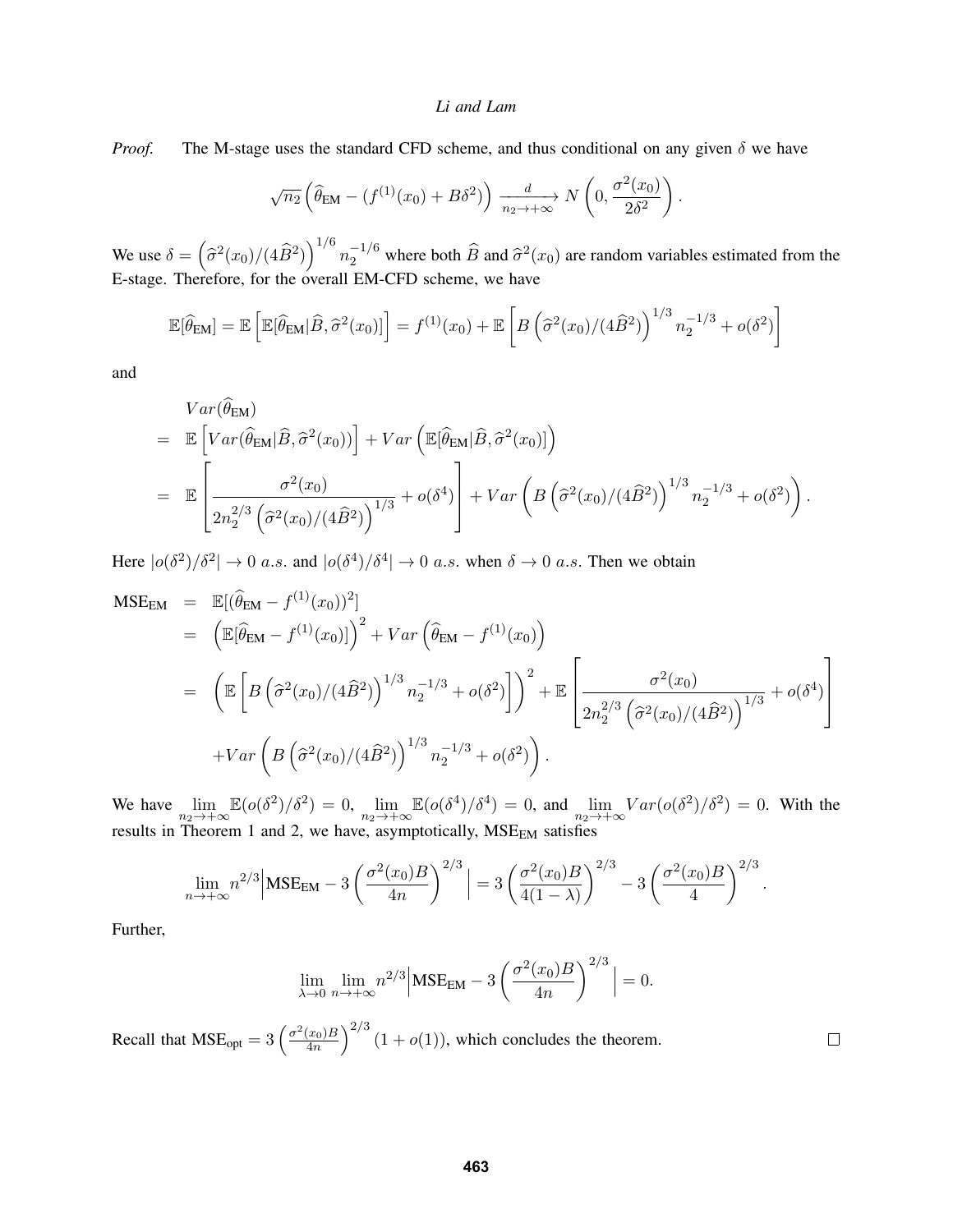## <span id="page-7-0"></span>6 NUMERICAL RESULTS

In this section, we conduct numerical experiments to test the performance of the proposed EM-CFD scheme. We consider three examples. Example 1 aims to estimate the first-order derivative of  $f(x) = k \sin(x)$  at the point  $x_0 = 0$ , where k is an a priori unknown parameter. Observations at  $\delta$  follow a normal distribution, i.e.,  $\hat{f}(\delta) \sim N(f(\delta), 1)$ . Therefore in this example, we have  $B = -k/6$  and  $\sigma^2(x_0) = 1$  but they are unknown for EM-CFD scheme. Example 2 concerns the derivative estimation of a polynomial function  $\hat{f}(x) = 1 - 6x + 36x^2 - 53x^3 + 22x^5 + N(0, 0.05)$  at different points x. We have  $B = 220x^2 - 53$  and  $\sigma^2(x) = 0.05$  accordingly. Example 3 considers a generic M/M/1 queueing system. Observations are the averaged system time of the first 10 customers, and the derivative of their expectation with respect to the arrival rate is of interest to us. The true derivative is 0.0946 when both arrival and service rates are 4.

The proposed EM-CFD scheme is compared with an "oracle" CFD that uses the optimal perturbation size assuming knowledge of B and  $\sigma^2(x_0)$  (CFD-opt), and the conventional CFD scheme that uses an arbitrary  $\alpha$ :

- CFD-opt: Both B and  $\sigma^2(x_0)$  are known for this scheme. Then it outputs n independent runs of  $Y_i(\delta) = (\hat{f}(x_0 + \delta) - \hat{f}(x_0 - \delta))/(2\delta)$  where  $\delta = (\sigma^2(x_0)/(4B^2))^{1/6} n^{-1/6}$ , and estimates  $f^{(1)}(x_0)$  by  $\widehat{\theta} = (1/n) \sum_{i=1}^n Y_i(\delta)$ .
- CFD: This scheme uses  $\alpha n^{-1/6}$  for some arbitrarily chosen  $\alpha$ . We do it by arbitrarily choosing some value (B and  $\tilde{\sigma}^2(x_0)$ ) for each unknown parameter, and set the perturbation size  $\delta = (\tilde{\sigma}^2(x_0)/(4\tilde{B}^2))^{1/6} n^{-1/6}$ . We take  $(\tilde{B}, \tilde{\sigma}^2(x_0)) = (-100/6, 1)$  in example 1,  $(\tilde{B}, \tilde{\sigma}^2(x_0)) =$  $2(x_0)$ ) for each unknown parameter, and set the perturbation size  $\delta =$ (5, 0.05) in example 2 while  $(\tilde{B}, \tilde{\sigma}^2(x_0)) = (1/2, 1)$  in example 3. For each example, we output *n* independent runs of  $Y_i(\delta)$ , and estimate  $f^{(1)}(x_0)$  by  $\widehat{\theta} = (1/n) \sum_{i=1}^n Y_i(\delta)$ .

Additionally, in order to examine the performance of the proposed EM-CFD scheme under different allocation ratio  $\lambda$ , three settings are tested, namely  $\lambda = 0.1$ ,  $\lambda = 0.2$ , and  $\lambda = 0.3$ . In all numerical experiments, the statistical efficiency of the estimation schemes is measured by the MSE estimated by 10,000 independent experimental replications. The MSE is reported as a function of the (unknown) model parameter k, the value of x, or the number of samples n in each experiment.

In Figure [1,](#page-8-0) we can see that EM-CFD performs better than the conventional CFD when the model parameter k is less than 60, which could be attributed to the reason that parameter estimation ( $\hat{B}$  and  $\hat{\sigma}^2(x_0)$ ) in EM-CFD is much closer to optimal than the arbitrary choice in CFD. As the model parameter  $k$  increases the arbitrary choice in CFD approaches the optimal one and is equal to the true value when  $k$  increases, the arbitrary choice in CFD approaches the optimal one and is equal to the true value when  $k = 100$ . Of course, a priori we do not know this k, so that the arbitrary CFD can perform well or can perform poorly. In other words, EM-CFD is more robust. Moreover, the performance of EM-CFD with  $\lambda = 0.1$  is still comparable to that of CFD-opt, showing that EM-CFD is close to having the best possible performance using any CFD for the whole considered range of k. Another observation is that the performance of EM-CFD gets better as the allocation ratio  $\lambda$  decreases. Although allocating more samples in the E-stage can lead to a better parameter estimation, it would limit the sample size to estimate the gradient, ultimately resulting in a worse MSE. Such observation is in accord with the asymptotic property in [\(4\)](#page-5-1).

Figure [2](#page-8-1) further examines the performance of EM-CFD scheme with lower allocation ratio  $\lambda$ . Similar to results in Figure [1,](#page-8-0) EM-CFD remains more efficient than the conventional CFD, and CFD-opt is slightly better than EM-CFD. However, given a finite number of samples, the performance of EM-CFD becomes worse when decreasing the allocation ratio  $\lambda$  from 0.01 to 0.005. It could be because the number of samples allocated to estimate the unknown parameters is too few. In other words, we need enough samples to guarantee the consistency of parameter estimation. The best balance in obtaining best overall performance seems to be obtained at  $\lambda = 0.01$ .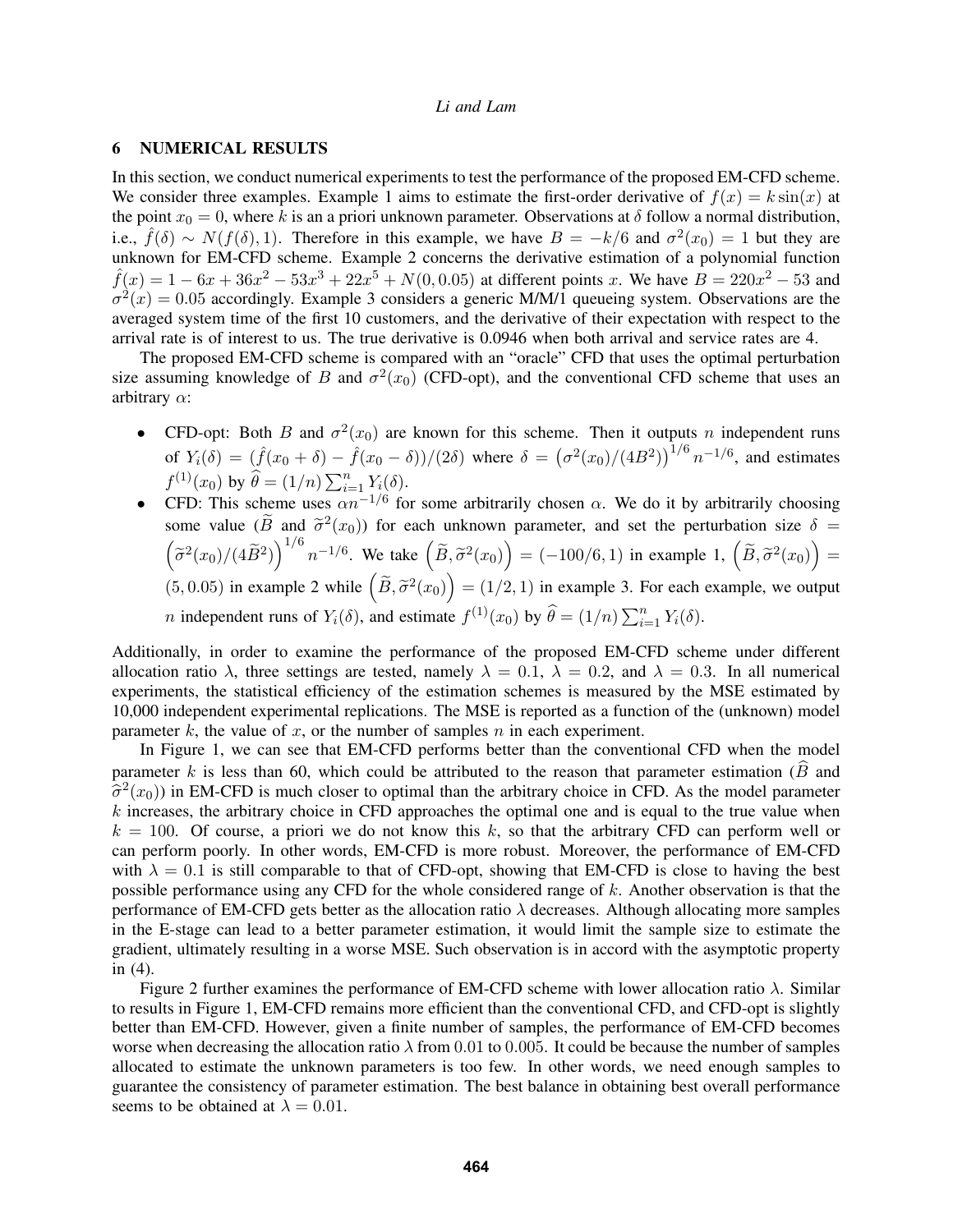*Li and Lam*



<span id="page-8-0"></span>Figure 1: MSE of all tested CFD schemes in example 1.



<span id="page-8-1"></span>Figure 2: MSE of all tested CFD schemes in example 1.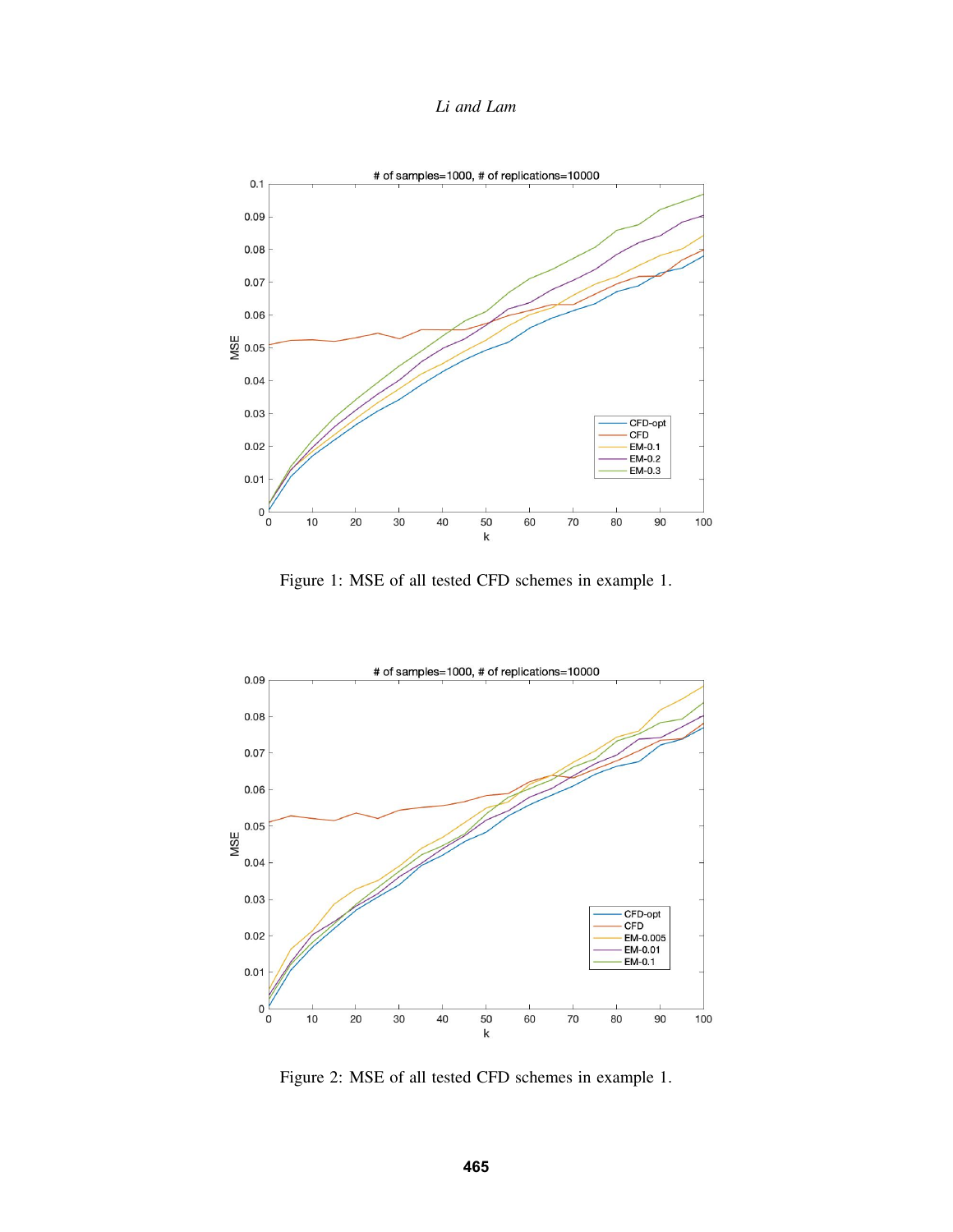Figure [3](#page-9-1) also demonstrates the robustness of EM-CFD. The MSE of EM-CFD at  $x \in [0, 1]$  is generally below 0.5, and EM-CFD performs better than the conventional CFD when  $x < 0.3$  or  $x > 0.6$ . In contrast, the conventional CFD can perform well when its arbitrary choice of  $B$  is close to the true value, i.e.,  $x$ is around 0.5. Unfortunately, the conventional CFD performs poorly at other times. At point  $x = 1$ , the MSE of the conventional CFD is greater than 2.5, which is five times as large as that of EM-CFD.



<span id="page-9-1"></span>Figure 3: MSE of all tested CFD schemes in example 2.

Figure [4](#page-10-6) illustrates the performance of CFD and EM-CFD in example 3. When  $n = 1000$ , we can see that the proposed EM-CFD achieves MSE =  $3.8 \times 10^{-4}$  whereas the conventional CFD scheme leads to MSE =  $7.7 \times 10^{-4}$ . That is to say EM-CFD enhances the estimation efficiency by more than 50% compared to this arbitrarily tuned CFD. In addition, note that unlike examples 1 and 2, simulation variance  $\sigma^2(x)$  varies with different points x in this example, which can be viewed as a more challenging setting. The favorable results in Figure [4](#page-10-6) thus demonstrate potential of EM-CFD to apply in more sophisticated and practical settings.

#### <span id="page-9-0"></span>7 CONCLUSION

While it is well-known how to find perturbation sizes with the optimal order for finite-difference estimators in gradient estimation when only noisy function evaluations are available, finding the perturbation size that matches the exact first-order MSE, or what we called asymptotic optimality, is generally considered much more challenging as it relies on unknown model information. In this paper we derived and implemented an asymptotically optimal CFD, henceforth providing evidence that designing such estimators is practically possible. This estimator comprises a two-stage scheme, called EM-CFD, that first estimates the needed but unknown model parameters and then, based on these estimates, chooses a nearly optimal perturbation size. Its implementability hinges on the main insight that these model parameter estimates only need moderate accuracy in order to achieve optimality, thus allowing us to allocate few samples in the estimation stage. Besides theoretically proving near asymptotic optimality, we conducted some numerical studies to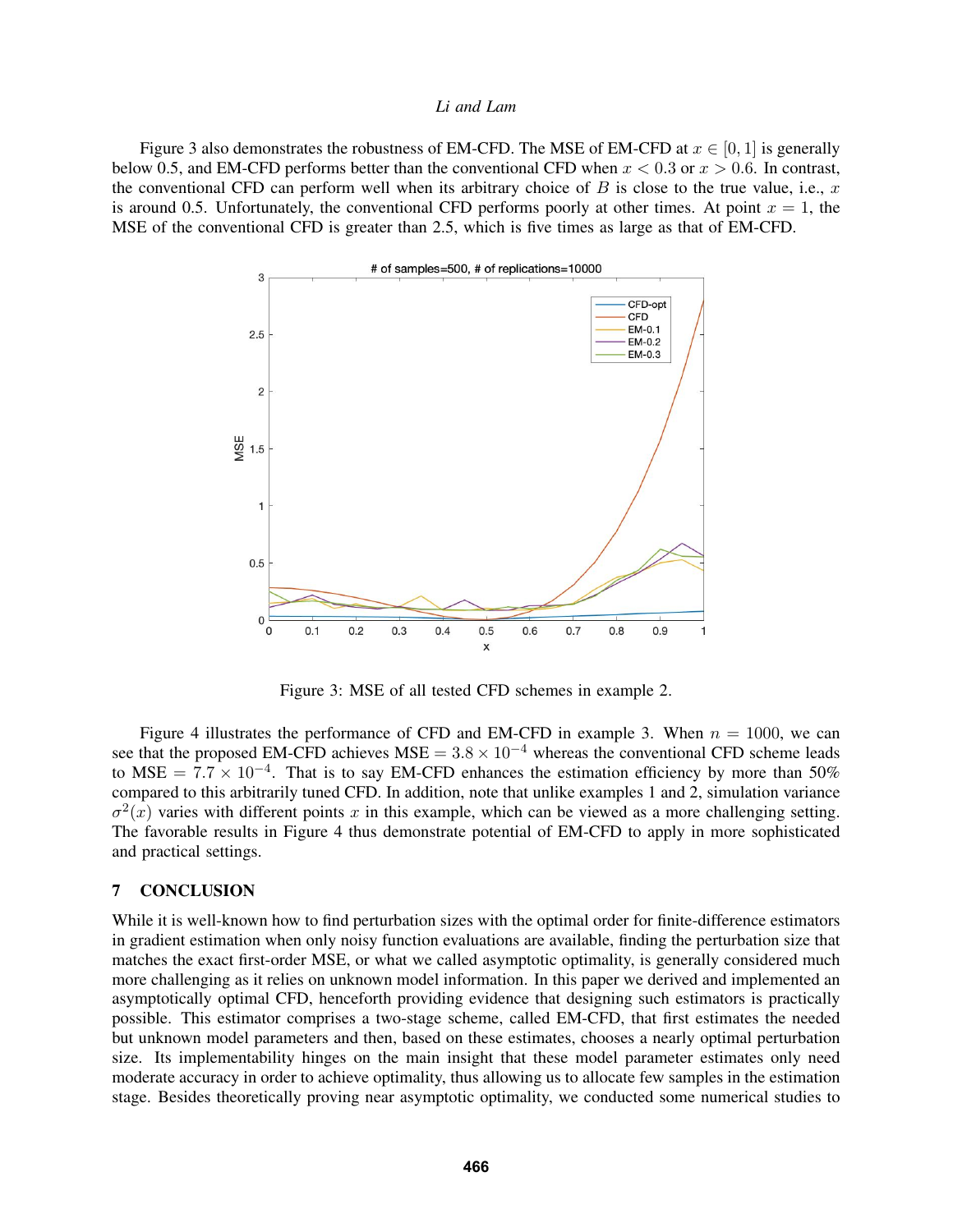



<span id="page-10-6"></span>Figure 4: MSE of CFD and EM in example 3.

demonstrate that the proposed estimator works closely compared to an oracle benchmark and more robustly compared to CFD with arbitrarily chosen constant in the perturbation size despite the right order. In future work, we will investigate the multi-dimensional generalizations, investigate the higher-order convergence rate of the MSE that allows us to further enhance the choice of perturbation size, and conduct more extensive numerical studies.

## ACKNOWLEDGMENTS

This work was supported in part by the National Science Foundation under CAREER CMMI-1834710 and IIS-1849280, and by the China Scholarship Council (CSC) that supports Haidong's visit at Columbia University.

## **REFERENCES**

- <span id="page-10-1"></span>Asmussen, S., and P. W. Glynn. 2007. *Stochastic Simulation: Algorithms and Analysis*, Volume 57. New York: Springer Science & Business Media.
- <span id="page-10-5"></span>Fox, B. L., and P. W. Glynn. 1989. "Replication Schemes for Limiting Expectations". *Probability in the Engineering and Informational Sciences* 3(3):299–318.
- <span id="page-10-2"></span>Fu, M. C. 2006. "Gradient Estimation". In *Handbooks in Operations Research and Management Science*, Volume 13, 575–616. Amsterdam, Netherlands: Elsevier.
- <span id="page-10-3"></span>Ghadimi, S., and G. Lan. 2013. "Stochastic First-and Zeroth-Order Methods for Nonconvex Stochastic Programming". *Society for Industrial and Applied Mathematics Journal on Optimization* 23(4):2341– 2368.
- <span id="page-10-0"></span>Glasserman, P. 2013. *Monte Carlo Methods in Financial Engineering*, Volume 53. New York: Springer Science & Business Media.
- <span id="page-10-4"></span>Glynn, P. W. 1990. "Likelihood Ratio Gradient Estimation for Stochastic Systems". *Communications of the Association for Computing Machinery* 33(10):75–84.